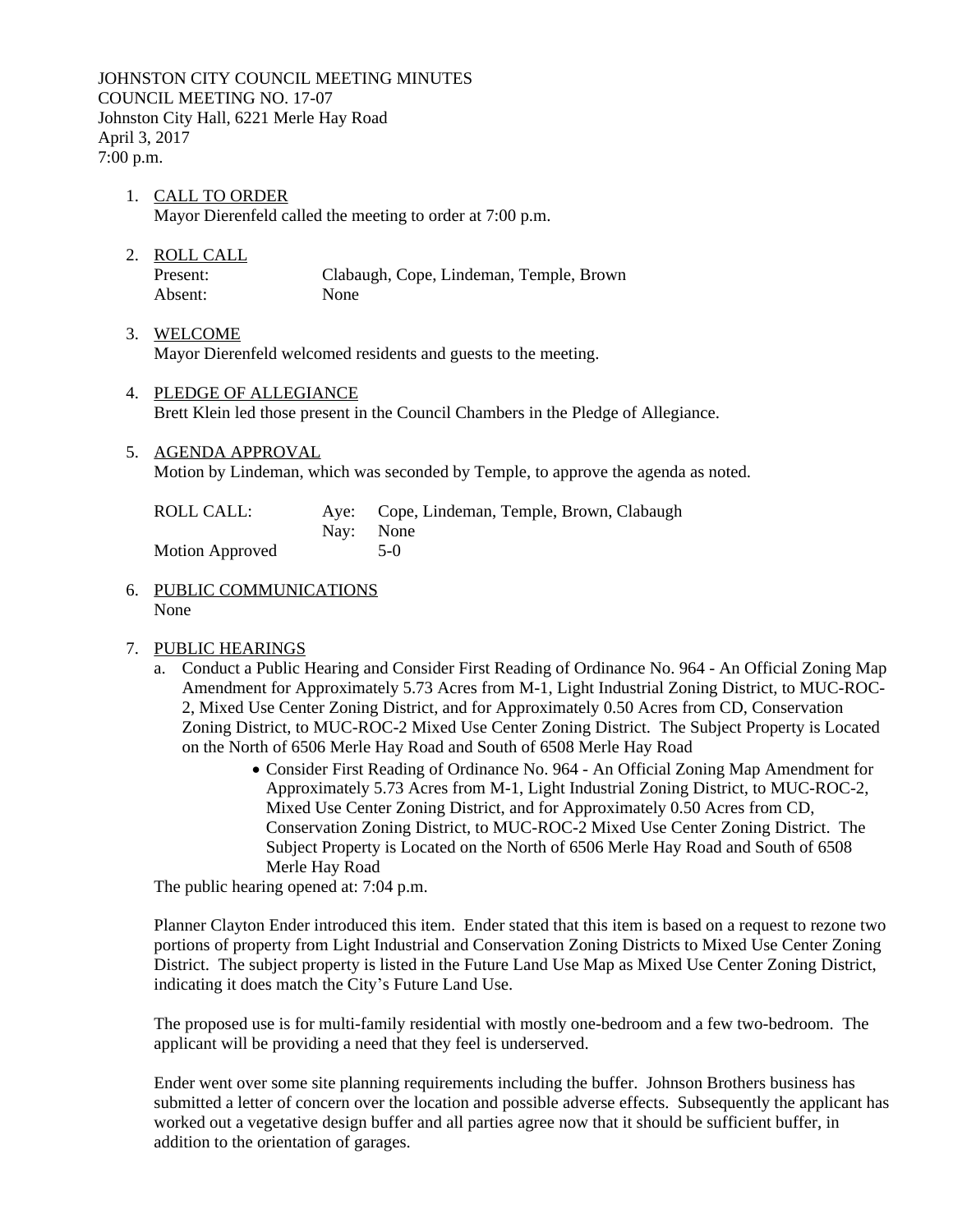Water and sanitary sewer are provided to the site that meet the needs and the subject property is not in the floodplain. There is a parkland dedication requirement and the preliminary plans show a community private park of 3.5 acres, as well as a private dog park. There would likely be an equal value parkland alternative consisting of a trail easement and a 10' wide trail along Merle Hay Road from north to south, and the City would be responsible for the southern part as identified.

There was proper notice provided and there were two comments including the aforementioned Johnson Brothers letter.

Luke Jensen of 2519 Chamberlin in Ames, Iowa requested to speak. Jensen stated that he wanted to introduce the idea and mentioned that the rezone makes it possible. Jensen stated they are excited to be a part of the community and would like to invest in the community. Jensen stated that they have had success with underutilized commercial sites off of main thoroughfares that were converted to residential. Jensen stated that there is a need for one-bedroom rentals and they have enjoyed great success from a market absorption standpoint in other similar projects in the metro area.

Mayor Dierenfeld thanked Jensen for working with abutting property owners and staff to resolve any issues, and also expressed thanks for considering Johnston and offering their product to enhance housing diversity.

The public hearing closed at: 7:15 p.m.

Motion by Cope, which was seconded by Brown, to approve the First Reading of Ordinance No. 964 ROLL CALL: Aye: Lindeman, Temple, Brown, Clabaugh, Cope

|                  | Nay: None |
|------------------|-----------|
| Motion Approved: | $5-0$     |

## 8. CONSENT AGENDA

- a. Consider Approval of Minutes of March 20, 2017, Worksession
- b. Consider Approval of Minutes of March 20, 2017, Council Meeting
- c. Consider Resolution No. 17-88 Approving Staff Appointments and Establishing Wages
- d. Consider Approval of an Alcohol Policy for the Johnston Public Library
- e. Consider Resolution No. 17-93 Waiving the Prohibition Against Possession and Use of Alcohol in Johnston Commons Park for Kites on the Green and Terra Park for Metro Arts Jazz in July
- f. Consider Resolution No. 17-90 Fixing Date for a Public Hearing on the Proposal to Enter into a Development Agreement with Amega Garage Door and Opener Inc., and Providing for Publication and Notice Thereof
- g. Consider Approval of Purchase Order No. 15-974 for \$6,300.00 to Xtreme Tree for Removal of Trees in an Area Along NW Beaver Drive
- h. Consider the Renewal of the City's Property and Casualty Insurance Package for April 1, 2017
- i. Consider Resolution No. 17-89 Setting a Public Hearing for April 17, 2017, at 7:00 p.m., to Consider an Official Amendment to the Johnston 2030 Comprehensive Plan's Future Land Use Map and an Official Zoning Map Amendment for 4.223 Acres from PUD to R-3 and for 3.694 Acres from PUD to R-4. The Subject Property is Located North of Windsor Parkway and West of NW 90<sup>th</sup> Street
- j. Consider Resolution No. 17-94 Approving the Stormwater Management Facilities Maintenance Agreement for Brio of Johnston
- k. Consider Approval to Purchase a New Concrete Saw (\$24,770.00)
- l. Consider Resolution No. 17-92 Approving the Acquisition of Real Estate Interests and Authorizing Payments to Acquire Real Property for the NW 54<sup>th</sup> Court Improvements
- m. Consider Resolution No. 17-95 Ordering Construction, and Fixing a Date of May 1, 2017, at 7:00 p.m. for the Public Hearing on the Johnston Community Fiber Optic System Phase 4 Project
- n. Receive and file the following reports:
	- 1. Planning and Zoning Commission Meeting Minutes March 27, 2017

Motion by Brown, which was seconded by Cope, to approve the Consent Agenda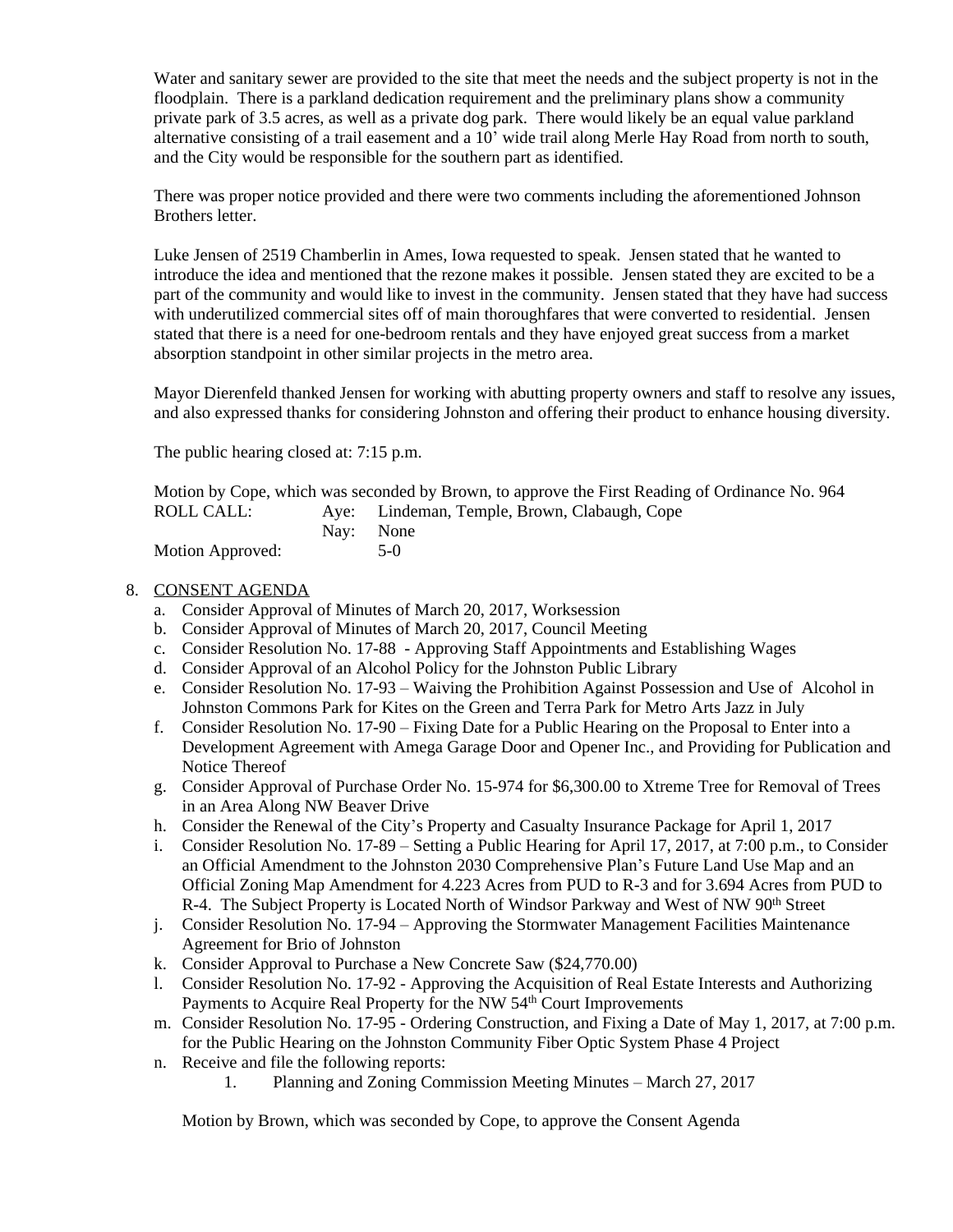| ROLL CALL:       | Nav: None | Aye: Temple, Brown, Clabaugh, Cope, Lindeman |
|------------------|-----------|----------------------------------------------|
| Motion Approved: |           | $5-0$                                        |

- 9. NON-CONSENT AGENDA
	- a. Consider Third and Final Reading and Adopt and Publish Ordinance No. 958 Amending the Johnston Revised Ordinances of 2007 By Amending the Official Zoning Map for Approximately 1.79 Acres and Adjoining Right-of-Way from R-3, Medium Density Residential District, to C-2, Community Retail Commercial District. The Subject Property is Located on the Southeast Corner of NW 70<sup>th</sup> Avenue and the Future Extension of Peckham Street

Clabaugh left the chambers at 7:15 p.m.

Director of Planning and Development David Wilwerding stated that there have been no changes from the first and second readings, and no comments from the public were received.

Motion by Lindeman, which was seconded by Temple, to approve the third and final reading, and adopt and publish Ordinance No. 958

| ROLL CALL:       | Aye: Brown, Cope, Lindeman, Temple |
|------------------|------------------------------------|
|                  | Nav: None                          |
| Motion Approved: | $4-0$                              |

Clabaugh returned at 7:17 p.m.

b. Consider First Reading of Ordinance No. 972 – An Ordinance Amending Speed Limits Along NW 62nd Avenue, NW 70<sup>th</sup> Avenue, NW 100<sup>th</sup> Street and NW 107<sup>th</sup> Street

City Administrator Jim Sanders introduced this item and mentioned several meetings with an ad hoc public safety committee which analyzed various speed limits around the city considering numerous factors including safety when determining any recommended change. Sanders then summarized the ad hoc committee's recommendation and mentioned already having been presented at an earlier work session. In some instances the speed was increased while adding flashing lights such as in the instance near the new high school. Following the summarization of the changes contained in Ordinance No. 971 two members of the public spoke in opposition to the increase on 100<sup>th</sup> Street: Tim Pelzer of 9916 Ashton Drive and Kevin Zirke of 9908 Ashton Drive.

Council Member Temple stated that the committee examined in great detail considering many factors and recommended support of the ordinance. Council Member Cope stated that he was somewhat apprehensive at first but now he supports the changes after more consideration and hearing some of the decision making process.

Pelzer stated that he did not support the change. He stated it was dangerous already with the posted limit and mixing in new drivers – high school kids. Pelzer stated that when the school was proposed it was stated that there would be no changes, and warned of a potential tragic event. Pelzer stated with the roundabouts, drivers are using it as a slingshot and far exceed the 15 miles per hour inside the roundabout. Pelzer stated there is no 90 degree angle to slow down turning on to Ashton.

Council Member Brown asked about Mr. Pelzer's concerns and what was discussed in that regard. Brown stated that he believed Mr. Pelzer's concerns centered on enforcement. Pelzer stated that as he watches from his front yard, it is mostly adult violators. Pelzer also mentioned increase traffic from 141 and other construction projects upcoming.

Zirke stated that he would attest to what Pelzer was saying and that his original concern was with high school drivers, but he has since learned through observation that it was adults. Zirke followed up with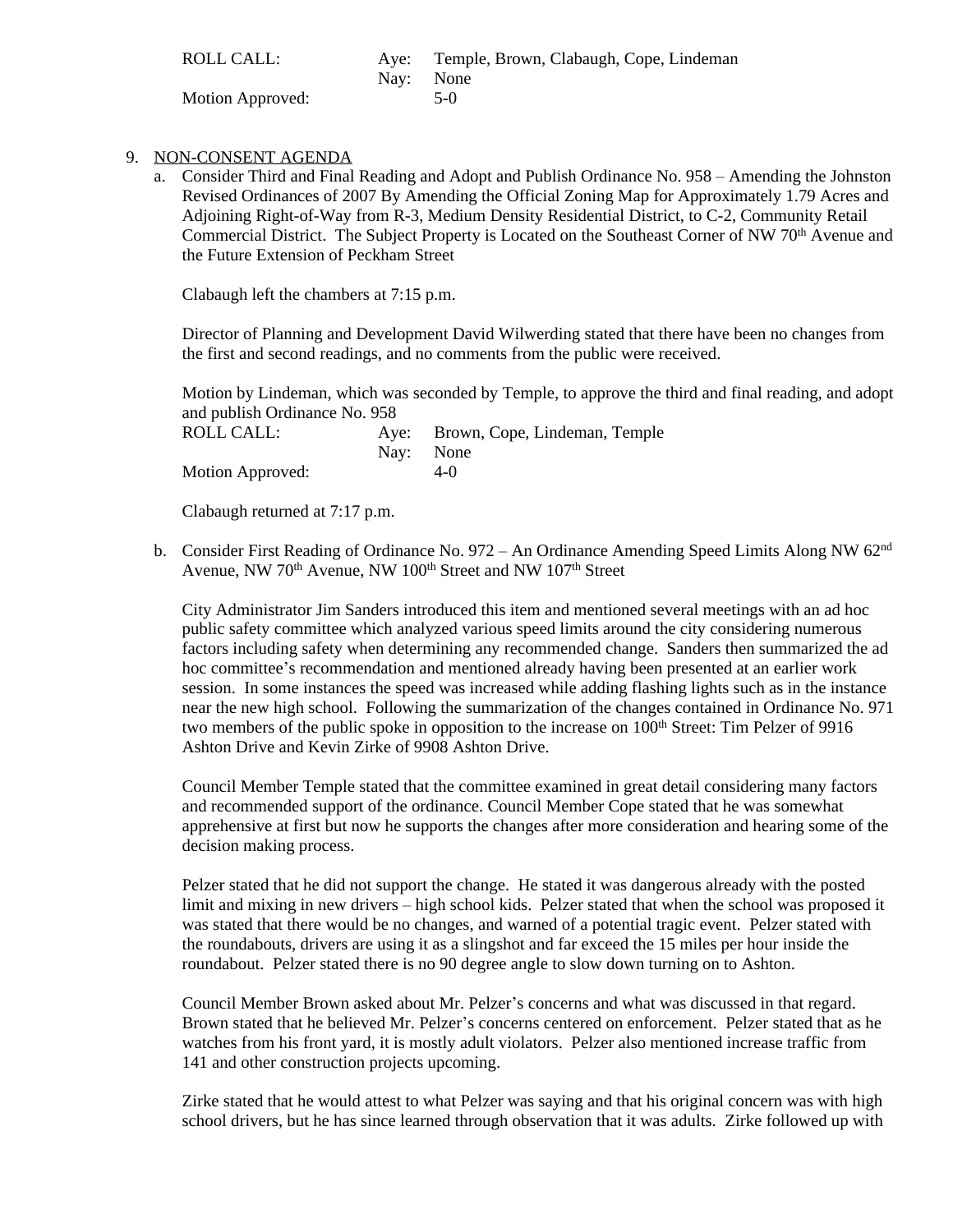what Pelzer stated about using the two lanes in the roundabout as a slingshot and he is very concerned for his young children and all neighbors with young children.

There was some discussion with regard to enforcement. Chief McDaniel discussed the limited manpower and the inability to assign an officer for any considerable amount of time to that one location. After more discussion, Chief McDaniel said they could do some special enforcement and use an overtime detail, along with the speed trailer monitor. Chief McDaniel mentioned that the department would do some periodic enforcement. Council Member Temple asked for some targeted enforcement, and Chief McDaniel said that the area is certainly under consideration. Brown stated that he concurred with Temple in terms of having more than a "one and done" and requested to do some target enforcement.

Patrick Kueter from Foth Engineering stated that they had some radar units that can mount on a sign pole, which could be used in this instance and provide some data that would assist the police department and decision makers.

Council Member Clabaugh stated that he continued to have reservations with regard to changing the speed limit in front of the old high school, which will cause him to be a no vote.

|                  | Motion by Temple, which was seconded by Brown, to approve the First Reading of Ordinance No. 972 |
|------------------|--------------------------------------------------------------------------------------------------|
| ROLL CALL:       | Aye: Cope, Lindeman, Temple, Brown                                                               |
|                  | Nay: Clabaugh                                                                                    |
| Motion Approved: | 5-0                                                                                              |

c. Consider First Reading of Ordinance No. 971 – To Amend and Update Chapter 155, Building Code of the Johnston Code of Ordinances from the 2012 to the 2015 International Building, Residential and Existing Building Codes

Wilwerding summarized all of the proposed ordinances in items C, D, and E. Wilwerding stated that many months were spent reviewing the 2015 International Council Code updates. The activity was done in concert with the Central Iowa Code Consortium in an effort to have the metro communities as consistent as possible in terms of the version and amendments to the building codes, however, individual municipalities may have some differences applicable to their city.

Wilwerding stated that the changes were discussed at a recent past work session and the amendments follow the recommendations of the CICC, along with the already incorporated local amendments for the City of Johnston. This will be the first time the building and fire codes are on the same version.

Wilwerding thanked Doug Sandvig, John Taylor and Eric Rehm for their vast efforts, and also mentioned the efforts of Fire Chief Jim Clark and Fire Marshal Craig Ver Heul.

Council Member Brown inquired whether or not any amendment was deemed controversial. Wilwerding stated that there were not any, but potentially the requirement for dry walling the basement ceiling. The City of Johnston is proposing to not require this action. The City of Des Moines does not require the dry walling of basement ceilings. Council Member Temple inquired if the City requires an egress window in all basements regardless of whether or not they are finished. Rehm responded to the question and stated that the City of Johnston does require at least one egress window in any basement constructed regardless of whether or not they are finished or the grade of the property.

There was some discussion regarding sprinkler requirements. Rehm stated that the garage space and any other covered space under the roof line is included in the 8000 square foot requirement. The CICC had discussed excluding the garage areas and unfinished basement, but the code officials in the City of Johnston were not comfortable with that change as that area is most likely where combustibles are stored.

Motion by Cope, which was seconded by Brown, to approve the First Reading of Ordinance No. 971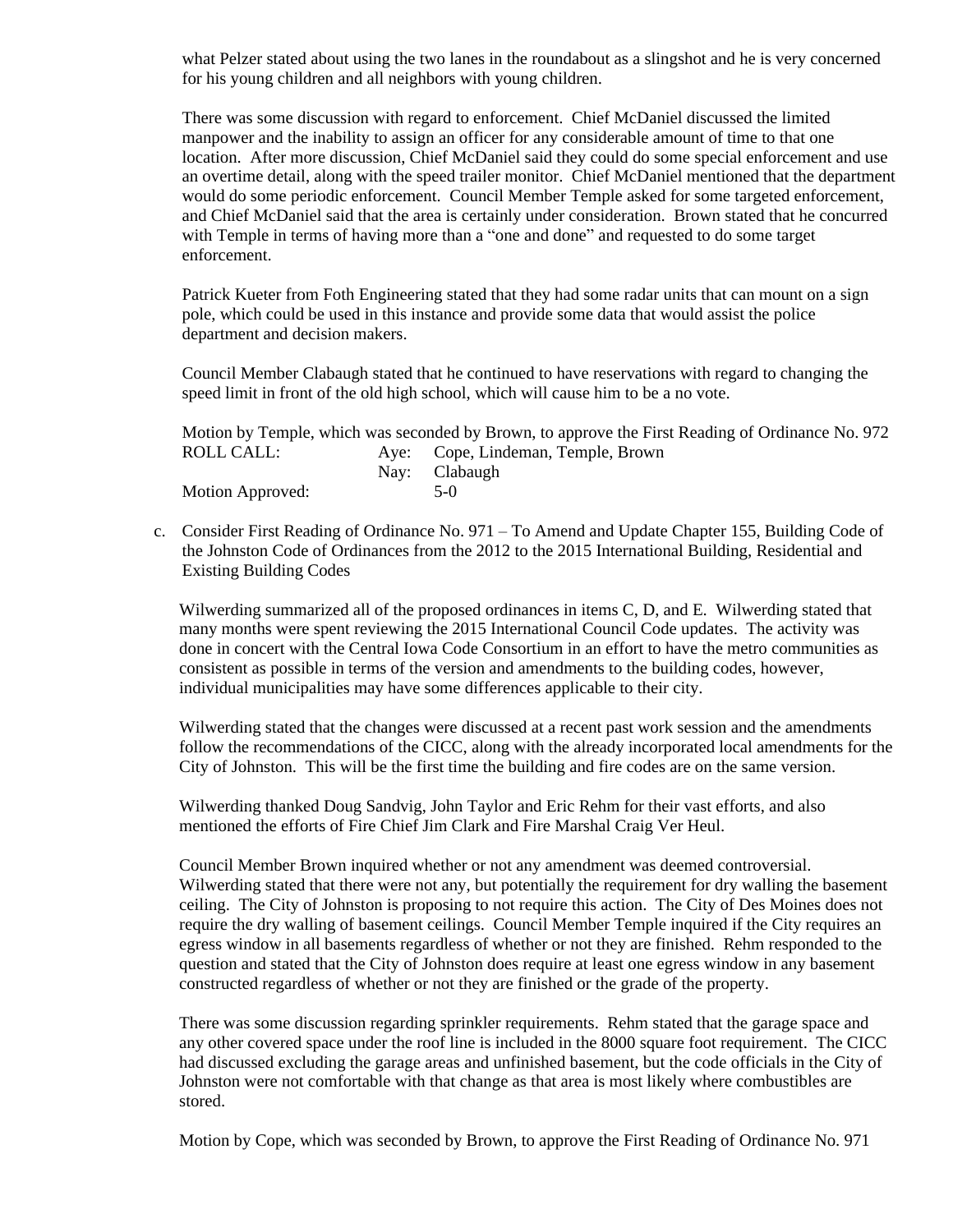| ROLL CALL:       | Aye: Cope, Lindeman, Temple, Brown, Clabaugh |
|------------------|----------------------------------------------|
|                  | Nav: None                                    |
| Motion Approved: | $5-0$                                        |

d. Consider First Reading of Ordinance No. 965 – To Amend and Update Chapter 159, Fire Code of the Johnston Code of Ordinances

Motion by Clabaugh, which was seconded by Lindeman, to approve the First Reading of Ordinance No. 965

| ROLL CALL:       | Aye: Lindeman, Temple, Brown, Clabaugh, Cope |
|------------------|----------------------------------------------|
|                  | Nav: None                                    |
| Motion Approved: | $5-0$                                        |

- e. Consider First Reading of the Following Ordinances Related the Fuel Gas, Electrical, Mechanical, Plumbing and Swimming Pool Codes:
	- Ordinance No. 966: Amend Chapter 154 to Update from the 2012 International Fuel Gas Code to the 2015 Edition, with Amendments;

Motion by Lindeman, which was seconded by Brown, to approve First Reading of Ordinance No. 966 ROLL CALL: Aye: Temple, Brown, Clabaugh, Cope, Lindeman Nay: None Motion Approved: 5-0

 Ordinance No. 967: Amend Chapter 157 to Update from the 2011 National Electrical Code to the 2014 Edition, with Amendments;

Motion by Temple, which was seconded by Lindeman, to approve First Reading or Ordinance No. 967 ROLL CALL: Aye: Brown, Clabaugh, Cope, Lindeman, Temple Nay: None<br>5-0 Motion Approved:

• Ordinance No. 968: Amend Chapter 158 to Update from the 2012 International Mechanical Code to the 2015 Edition, with Amendments;

Motion by Brown, which was seconded by Clabaugh, to approve First Reading of Ordinance No. 968 ROLL CALL: Aye: Clabaugh, Cope, Lindeman, Temple, Brown Nay: None<br>5-0 Motion Approved:

• Ordinance No. 969: Amend Chapter 156 to Update from the 2012 International Plumbing Code to the 2015 Edition, with Amendments;

Motion by Brown, which was seconded by Cope, to approve First Reading of Ordinance No. 969 ROLL CALL: Aye: Cope, Lindeman, Temple, Brown, Clabaugh Nay: None Motion Approved: 5-0

> • Ordinance No. 970: Adding a New Chapter 148, Adopting the 2015 International Swimming Pool and Spa Code with Amendments

Motion by Lindeman, which was seconded by Brown, to approve First Reading of Ordinance No. 970 ROLL CALL: Aye: Lindeman, Temple, Brown, Clabaugh, Cope Nay: None<br>5-0 Motion Approved: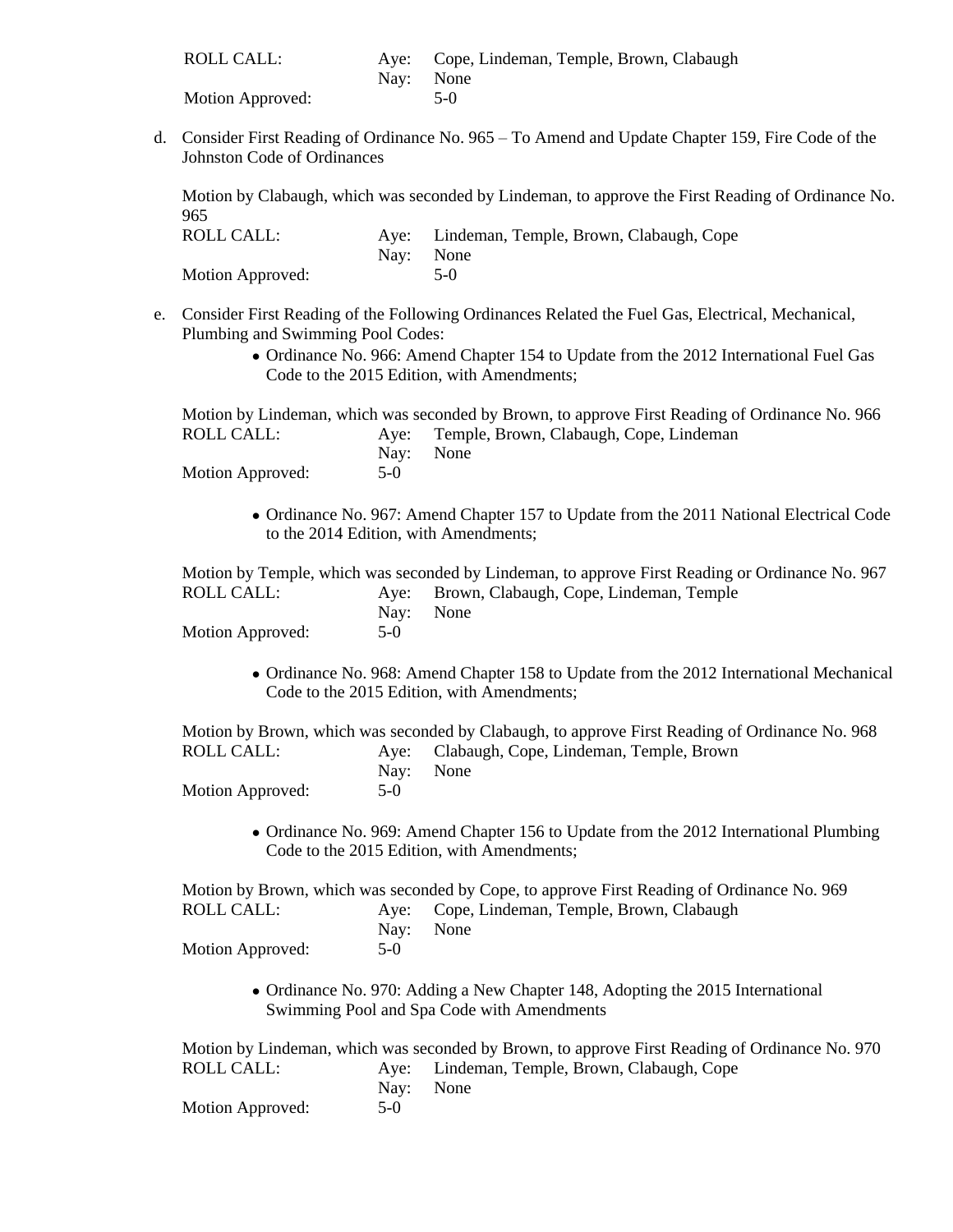f. Consider Resolution No. 17-91 – Approving the Preliminary Plat for Hidden Valley Estates Plat 1, Subdividing 7.89 Acres into 13 buildable lots, seven unbuildable outlots, and one street lot. The Subject Property is Immediately West of NW 100<sup>th</sup> Street and Immediately South of Little Beaver Creek (PZ Case 16-37)

Planner Clayton Ender introduced this item. Ender provided some background on the plat and stated it was zoned R-1 75 Single Family Residential. Ender stated that portions of the site are within the 100 year and 500 year floodplain and as such these areas will need to be raised at minimum one foot above base flood elevation and adhere to the floodway fringe overlay requirements.

There are no buffers required with the exception of Little Beaver Creek. There will be one new street named Hidden Valley Drive. The applicant would move forward with phase 2 if this plat is approved. There will be one sidewalk crossing across NW  $100<sup>th</sup>$  Street. The site has appropriate and available water and sanitary sewer services as indicated in the plat. The storm water is proposed to be managed in two detention basins. During phase 2 the applicant will be providing the parkland dedication requirement, which comes to approximately .60 acres for both phases.

The property is downstream from the Benton dam, which was classified in 2012 by IDNR as a moderate hazard dam. The applicant and the two property owners of the dam to the south have reached an agreement to resolve the deficient status of the dam, encompassing transferring ownership to one owner, Mark Shyrock who will then incur the maintenance responsibilities solely, or his successor.

The resolution has a few conditions including a DNR permit being obtained prior to the Council approving the public improvements, along with the dam improvements to be completed and approved by DNR prior to acceptance by Council and issuing of a certification of occupancy.

David Vance, the engineer representing the applicant then spoke. Council Member Brown asked the applicant / Mr. Vance, whether or not the applicant had any issues with the requirements of the resolution. Attorney Jennifer Drake responded on behalf of the applicant. Drake stated that they have come to an agreement and as such they would like the requirements in 6e, 7a and 8b eliminated. Drake stated that there are assurances that those improvements will be completed, and even if there is a delay, the plat is constructed to handle a 500-year flood.

Wilwerding stated that staff is not supportive of removing the requirements requested by Drake and the Planning and Zoning Commission has approved with the three requirements listed by Drake. Drake stated that with the requirements in place that the applicant would incur significant expense due to the applicant not having control of the necessary lots and dam, along with considerable risk.

Drake stated that she was under the impression that a separate and additional resolution would be presented to the Council which eliminated the requirements in 6e, 7a, and 8b, and a provision for depositing funds into an escrow account to ensure completion of the agreed upon improvements. Wilwerding stated that staff had been working on an alternate resolution, but were operating under the understanding that there is now an agreement in place and that the resolution before Council tonight addresses that agreement.

It was proposed by Council Member Cope that action be taken on the resolution before the Council and if any amended language with regard to an escrow account and protections are proposed, those changes be considered at a subsequent Council meeting. After further discussion, Drake requested a recess to speak with her clients.

Following the recess, Drake stated that they are amenable to accepting Council Member Cope's suggestion to take action on the resolution before the Council tonight with the potential to amend at a subsequent Council meeting.

Motion by Cope, which was seconded by Temple, to approve Resolution No. 17-91 ROLL CALL: Aye: Temple, Brown, Clabaugh, Cope, Lindeman